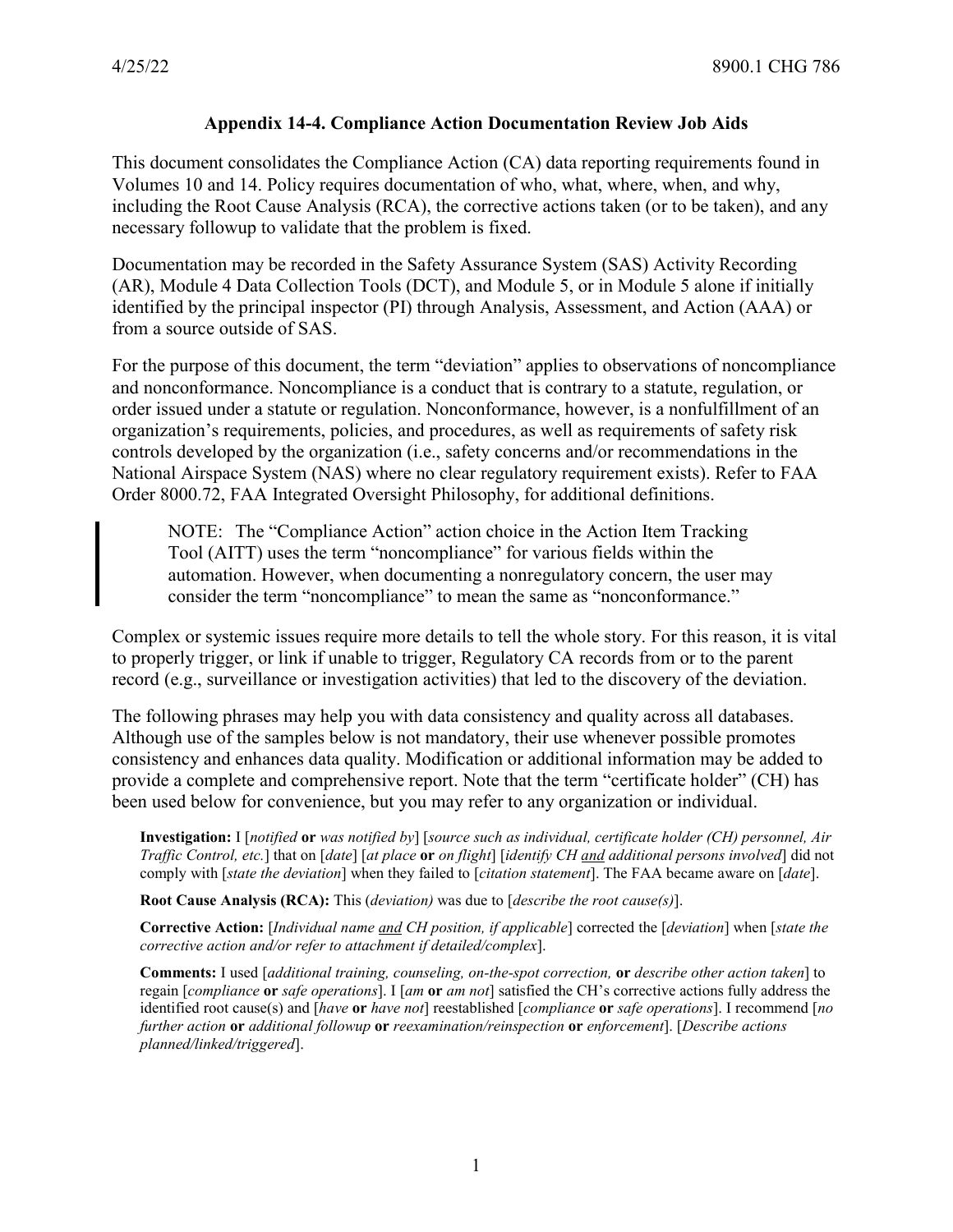| <b>Documentation Tips</b>                                                                                                           |                                                                                                                  |                                                                                                                                                                                     |  |  |
|-------------------------------------------------------------------------------------------------------------------------------------|------------------------------------------------------------------------------------------------------------------|-------------------------------------------------------------------------------------------------------------------------------------------------------------------------------------|--|--|
| Use the above statements whenever<br>possible to promote consistency and Identify what caused the human to<br>enhance data quality. | Human error is not a cause.<br>err (e.g., see FAA Dirty Dozen).                                                  | Regulatory issues: Request CH's RCA, then<br>validate and document CH and FAA analysis.                                                                                             |  |  |
| SPAS "Good SNAAP Regulations"<br>contain prohibitive/restrictive rules<br>and citation statements.                                  | RCA only needs to be as detailed<br>as the situation warrants (help the<br>CH develop or improve RCA<br>skills). | Reference all communication and items of proof.<br>Upload documents in SAS when appropriate. Use<br>Personally Identifiable Information (PII) carefully<br>and avoid sensitive PII. |  |  |

The following three job aids may be useful to aviation safety inspectors (ASI), data evaluation program managers (DEPM), Front Line Managers (FLM), and others to make quality records and perform consistent reviews.

| <b>SAS Module 4 DCT Compliance Action (CA) Documentation Review Job Aid</b> |                                                                                                                                                                                                                                                                                                                                                                                                                                                                                                                                                                                                                                                                                                                                                                                                                                       |                                                                                                                                                                                                                                                                                                                                                                                                                                                                                                                                                                                                                 |                                                                                                                    |  |  |  |
|-----------------------------------------------------------------------------|---------------------------------------------------------------------------------------------------------------------------------------------------------------------------------------------------------------------------------------------------------------------------------------------------------------------------------------------------------------------------------------------------------------------------------------------------------------------------------------------------------------------------------------------------------------------------------------------------------------------------------------------------------------------------------------------------------------------------------------------------------------------------------------------------------------------------------------|-----------------------------------------------------------------------------------------------------------------------------------------------------------------------------------------------------------------------------------------------------------------------------------------------------------------------------------------------------------------------------------------------------------------------------------------------------------------------------------------------------------------------------------------------------------------------------------------------------------------|--------------------------------------------------------------------------------------------------------------------|--|--|--|
| 4.0                                                                         | <b>Data Collection Tool (DCT) Entries:</b>                                                                                                                                                                                                                                                                                                                                                                                                                                                                                                                                                                                                                                                                                                                                                                                            | <b>Notes</b>                                                                                                                                                                                                                                                                                                                                                                                                                                                                                                                                                                                                    | Reference                                                                                                          |  |  |  |
| 4.1                                                                         | Enter data into the common data fields: Select the Start and End<br>date, enter the Location and the Related/Affiliated Designator.                                                                                                                                                                                                                                                                                                                                                                                                                                                                                                                                                                                                                                                                                                   | Enter any Related/Affiliated Designator if<br>applicable.                                                                                                                                                                                                                                                                                                                                                                                                                                                                                                                                                       | $10-5-2-9A$                                                                                                        |  |  |  |
| 4.2                                                                         | <b>Document "Inspector Action Taken" field:</b>                                                                                                                                                                                                                                                                                                                                                                                                                                                                                                                                                                                                                                                                                                                                                                                       | Upload and refer to supporting records,                                                                                                                                                                                                                                                                                                                                                                                                                                                                                                                                                                         | $10-5-1-9C/D$                                                                                                      |  |  |  |
|                                                                             | • What did you do to communicate the problem to the CH?<br>• Who did you tell? (i.e., Director of Maintenance (DOM), Position<br>Title and Name)<br>• What immediate action(s) did you take to resolve the deviation at the<br>point of discovery?<br>• Document any action taken to notify the principal inspector (PI)? If<br>"PI Alert" was selected, provide reason(s).<br>If any CA AR was initiated for airmen or individuals involved, enter<br>$\bullet$<br>the full CA AR transmittal ID number<br>(e.g., CAAREA61201512345).<br>• If "Corrected on the Spot" was selected, document ASI action(s).                                                                                                                                                                                                                          | pictures, certificates, statements, emails, and<br>letters.<br>Note: Do not upload photographs of airman<br>credentials.<br>Create appropriate CA AR records for<br>noncompliance by the airmen or individuals<br>involved.<br><b>Note:</b> The Pilot's Bill of Rights Act (PBR)<br>requires timely written notifications to airmen<br>for inquiries and investigative purposes.                                                                                                                                                                                                                                | $10-5-2-9A$<br>Table 10-5-2A<br>$14 - 1 - 2 - 3D8$<br>$14 - 1 - 2 - 7B$<br>$14-1-2-9G$<br>$14 - 1 - 3 - 7$         |  |  |  |
| 4.3                                                                         | Select all "Response Details" that apply.                                                                                                                                                                                                                                                                                                                                                                                                                                                                                                                                                                                                                                                                                                                                                                                             | If "Other" was selected, provide explanation<br>in the "Supporting Comments" field.                                                                                                                                                                                                                                                                                                                                                                                                                                                                                                                             | $10-5-2-9A$                                                                                                        |  |  |  |
| 4.4                                                                         | Document additional details in the "Supporting Comments" field:<br>Who was involved?<br>$\bullet$<br>When did the deviation occur?<br>Where did the deviation occur?<br>What specific (guidance, safety, manual, regulatory, or statutory)<br>requirement was not met?<br>• What immediate action did the CH take to stop the deviation?<br>To support PI/CPM manage the CA in Analysis, Assessment, and<br>Action (AAA), prior to closing the DCT, include the following, if<br>known:<br>• Why did the deviation occur?<br>• What were the identified hazards and/or ineffective risk controls,<br>including behaviors that led to the deviation?<br>What were the mitigating and/or corrective actions taken by the CH?<br>Document coordination with the PI for short- or mid-term follow-up<br>$\bullet$<br>required validation. | The Compliance Program is NOT a means to<br>authorize continued operations in<br>nonconformance or noncompliance.<br>If "Corrected on the Spot" was selected,<br>document CH's corrective actions observed to<br>stop the deviation."<br>Refer to FAA Order 2150.3 (as revised)<br>Chapter 4, Subparagraph 8a, Enforceable<br>Regulations.<br>Refer to any uploaded documents when<br>explaining your actions. You may refer within<br>"Supporting Comments" to an uploaded<br>attachment that contains the root cause<br>analysis. This technique is useful to support<br>several related unfavorable answers. | $3-60-2,$<br>Para 3-4878<br>$10-5-2-9A$<br>Table 10-5-2A<br>$14 - 1 - 2 - 7$<br>$14 - 1 - 2 - 9$ H<br>Order 2150.3 |  |  |  |
| 4.5                                                                         | <b>Quality Data:</b><br>Before submitting the DCT for review, the ASI should review the entries to ensure the appropriate amount of data<br>captures the observed activity and is easy to understand (i.e., accurate, complete, consistent, objective, relevant, timely,<br>and valid).                                                                                                                                                                                                                                                                                                                                                                                                                                                                                                                                               |                                                                                                                                                                                                                                                                                                                                                                                                                                                                                                                                                                                                                 | $10-5-3-5C$<br>Table 10-5-3A                                                                                       |  |  |  |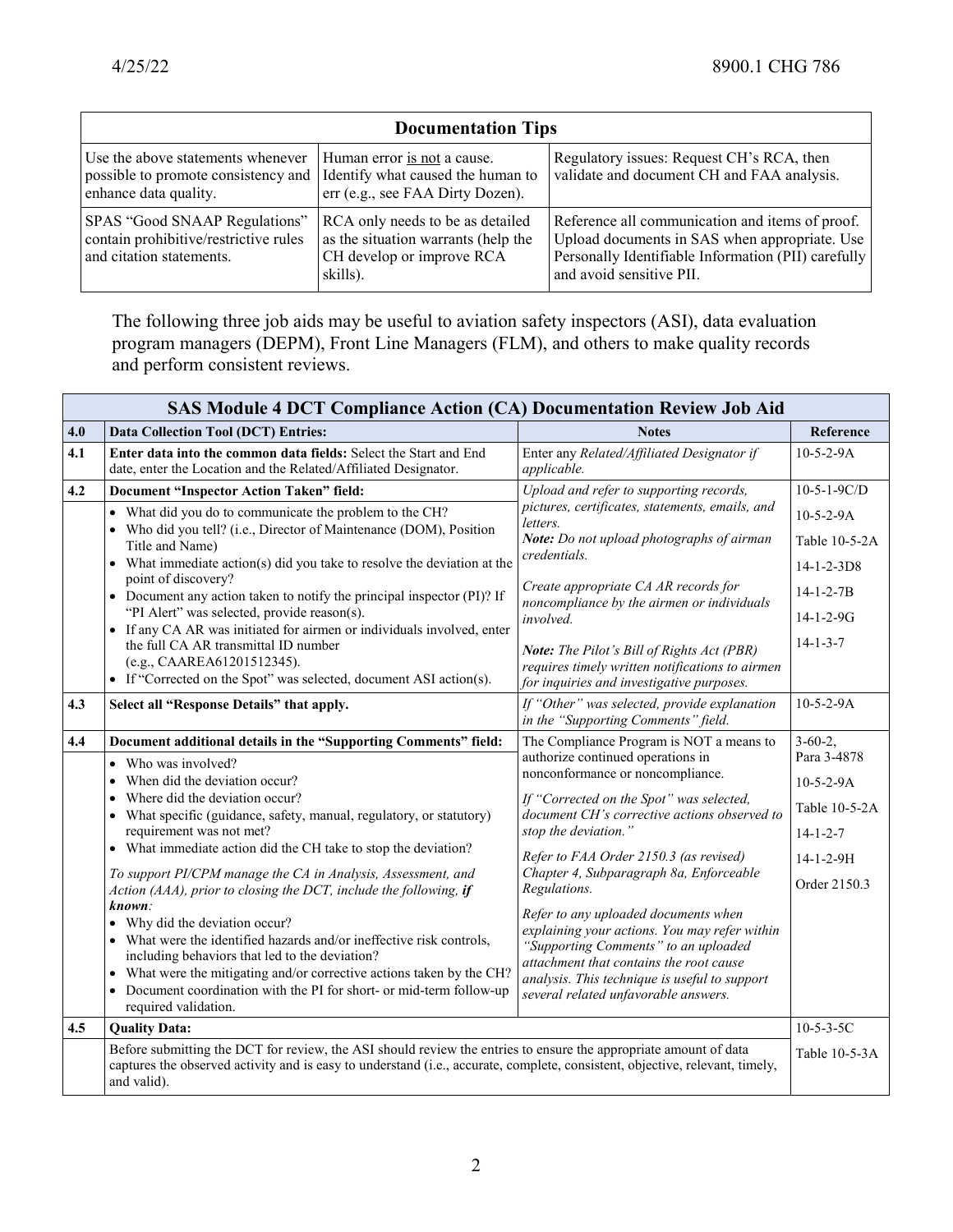$\overline{\phantom{a}}$ 

 $\overline{\mathbf{I}}$ 

 $\blacksquare$ 

|     | <b>SAS Module 5 Compliance Action (CA) Documentation Review Job Aid</b>                                                                                                                                                                                                                                                                                                                                                                                                            |                                                                                                           |                                                                           |  |  |
|-----|------------------------------------------------------------------------------------------------------------------------------------------------------------------------------------------------------------------------------------------------------------------------------------------------------------------------------------------------------------------------------------------------------------------------------------------------------------------------------------|-----------------------------------------------------------------------------------------------------------|---------------------------------------------------------------------------|--|--|
| 5.0 | Principal Inspector (PI) Analysis, Assessment, and Action (AAA):                                                                                                                                                                                                                                                                                                                                                                                                                   |                                                                                                           | <b>Reference</b>                                                          |  |  |
| 5.1 | ANALYZE: Review the DCT documented facts, actions, behaviors and any recorded history of noncompliance.                                                                                                                                                                                                                                                                                                                                                                            |                                                                                                           | $10-6-1-9$                                                                |  |  |
|     | Collect More Data? If Yes, add DCT to CAP, AAA Auto-extend, or Return with explanation of what is needed.                                                                                                                                                                                                                                                                                                                                                                          |                                                                                                           | $14 - 1 - 2 - 7$                                                          |  |  |
|     | Data Review Issues? If Yes, Return with detailed explanation of what is needed.                                                                                                                                                                                                                                                                                                                                                                                                    |                                                                                                           |                                                                           |  |  |
| 5.2 | Assessment Determination [See Performance Assessment (PA) and Design Assessment (DA) Determination Tables]                                                                                                                                                                                                                                                                                                                                                                         |                                                                                                           |                                                                           |  |  |
|     | 0G / No Findings, Performance Affirmed:<br>$10-6-1-11$<br>PA: PI should close the assessment.                                                                                                                                                                                                                                                                                                                                                                                      |                                                                                                           |                                                                           |  |  |
|     | DA: PI should close the assessment and approve or accept the program.                                                                                                                                                                                                                                                                                                                                                                                                              |                                                                                                           | Table 10-6-1                                                              |  |  |
|     | 1G-7R, Nonregulatory:                                                                                                                                                                                                                                                                                                                                                                                                                                                              |                                                                                                           | A/B/C/D                                                                   |  |  |
|     | PA/DA for Approved/Accepted Programs: Considering safety impact and likelihood, the justification should include<br>$14 - 1 - 2 - 7$<br>enough information to support the PI's selection. Action is required.                                                                                                                                                                                                                                                                      |                                                                                                           |                                                                           |  |  |
|     | DA for CH/A's Initial Program Approval/Acceptance or a Change Request to Existing Program: Justification should 14-1-2-9<br>include enough information to support the PI's selection. Notify CH/A (Non-acceptance or Disapproval letter with<br>detailed findings and Select Submit).                                                                                                                                                                                              |                                                                                                           |                                                                           |  |  |
|     | 1G-7R, Regulatory:<br>PA (all) or DA to CH's Approved/Accepted Programs: Considering safety impact and likelihood, the justification<br>should include enough information to support the PI's selection. Action is required.<br>DA NOTE: Determination of safety impact is not intended to predict a specific outcome within a specific timeframe.                                                                                                                                 |                                                                                                           |                                                                           |  |  |
|     | RCA NOTE: The assessment determination value alone does not determine the PI action(s). PIs conduct RCA per<br>Section 14-1-2. The results of the RCA and the PI's knowledge of the CH's compliance attitude, safety culture, and ability to<br>take effective corrective actions are used to determine the action(s) required to mitigate the identified risk.                                                                                                                    |                                                                                                           |                                                                           |  |  |
| 5.3 | <b>Add Action(s):</b>                                                                                                                                                                                                                                                                                                                                                                                                                                                              |                                                                                                           |                                                                           |  |  |
|     | PA/DA to CH's Approved/Accepted Programs (1G – 7R): The PI must select one or more actions from Table 10-6-2A<br>and provide action(s) justification to support the assessment determination.                                                                                                                                                                                                                                                                                      |                                                                                                           | Table 10-6-2A                                                             |  |  |
|     | Regulatory: The PI must select "Compliance Action" or "Initiate 2150.3 ()" and any associated action(s) to support the<br>assessment determination.<br>Nonregulatory Safety Concerns: The PI may add actions for a nonregulatory safety concern or if additional followup is<br>necessary, tracking these actions in the AITT. The PI is encouraged to use the "Compliance Action" action choice but<br>may document the nonconformance using any appropriate actions in the AITT. |                                                                                                           | $14 - 1 - 2 - 7$<br>$14 - 1 - 2 - 9$                                      |  |  |
|     |                                                                                                                                                                                                                                                                                                                                                                                                                                                                                    |                                                                                                           |                                                                           |  |  |
|     | If "Compliance Action" is selected: Mandatory for regulatory noncompliance and optional for other nonconformance. The<br>regulatory or nonregulatory selection within the action (Under CA Determination) will govern the required fields for action<br>item closure. Within the CA Determination, the PI indicates the likelihood and severity pertaining to the risk being addressed<br>by the CA (which may differ from the overall assessment determination value).            |                                                                                                           |                                                                           |  |  |
|     | If "Notify Certificate Holder" was selected: For transmitting assessment results or findings, see Section 1-3-1,<br>Table 10-6-2A letter descriptions, and Volume 14, Appendix 14-3, Compliance Action Communication/Correspondence<br>Guidelines. See DCT "Inspector Action Taken" field, AITT Sub-Action, or AITT Event for objective evidence.                                                                                                                                  |                                                                                                           | References at<br>left                                                     |  |  |
|     | If "Corrected on the Spot" for a regulatory noncompliance was selected in Module 4: If the PI determined the risk of<br>reoccurrence was fully addressed/mitigated at the point of discovery, the PI must still select "Compliance Action", provide<br>justification, and close item in AITT.                                                                                                                                                                                      |                                                                                                           | $10-6-1-9D$<br>$10-6-2$<br>$10-6-2-9B$                                    |  |  |
|     | Accepted Aviation Safety Action Program (ASAP) or Voluntary Disclosure Reporting Program (VDRP): Select<br>"Other", do not include any identifying information; add the following statement without the quotations: "Details related to<br>this action are tracked in the appropriate database which is protected from release under 14 CFR part 193." **DO NOT<br><b>SELECT Compliance Action**</b>                                                                               |                                                                                                           | Table 10-6-2A<br>$14 - 1 - 1 - 8$<br>$14 - 1 - 2 - 7$<br>$14 - 1 - 2 - 9$ |  |  |
|     | If "Initiate 2150.3 ()" was selected: Justification must support that CH is unwilling or unable to comply, not cooperative in<br>corrective actions, failed to complete agreed-upon corrective actions, or enforcement is required by law.                                                                                                                                                                                                                                         |                                                                                                           |                                                                           |  |  |
| 5.4 | Review justification statements to ensure they align and support assessment and action choices                                                                                                                                                                                                                                                                                                                                                                                     |                                                                                                           | $10-6-1-9D$                                                               |  |  |
|     | "Assessment Determination Justification"                                                                                                                                                                                                                                                                                                                                                                                                                                           | "Action(s) Justification"                                                                                 | $10-6-2-9A$                                                               |  |  |
|     | The PI must identify any regulatory noncompliance and/or safety<br>concerns, consider safety impact and likelihood of reoccurrence<br>and provide enough information to support their selection.                                                                                                                                                                                                                                                                                   | The PI/CPM must determine the appropriate action(s) and<br>provide justifications for each chosen action. |                                                                           |  |  |
| 5.5 | Manage CA: The PI must document the results of the RCA, the identified hazards or ineffective risk controls, and how the<br>problem was corrected.                                                                                                                                                                                                                                                                                                                                 |                                                                                                           | $10-6-2-9B$<br>14-1-2-9C                                                  |  |  |